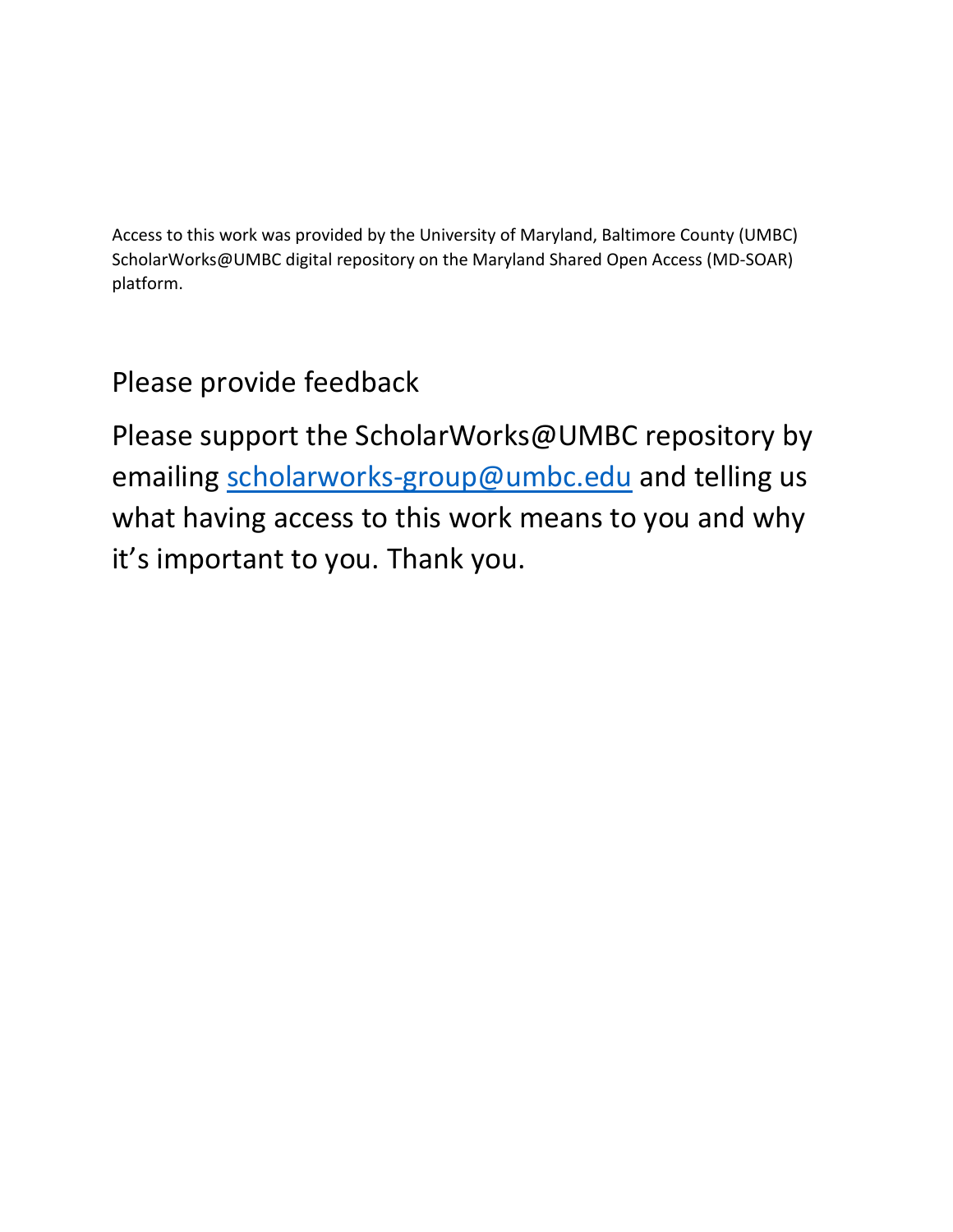# Social Media-based User Embedding: A Literature Review

Shimei Pan<sup>∗</sup> and Tao Ding

Department of Information Systems,University of Maryland, Baltimore County {shimei, taoding01}@umbc.edu

#### Abstract

Automated representation learning is behind many recent success stories in machine learning. It is often used to transfer knowledge learned from a large dataset (e.g., raw text) to tasks for which only a small number of training examples are available. In this paper, we review recent advance in learning to represent social media users in low-dimensional embeddings. The technology is critical for creating high performance social media-based human traits and behavior models since the ground truth for assessing latent human traits and behavior is often expensive to acquire at a large scale. In this survey, we review typical methods for learning a unified user embeddings from heterogeneous user data (e.g., combines social media texts with images to learn a unified user representation). Finally we point out some current issues and future directions.

#### 1 Introduction

People currently spend a significant amount of time on social media to express opinions, interact with friends and share ideas. As a result, social media data contain rich information that is indicative of who we are and predictive of our online or real world behavior. With the recent advent of big data analytics, social media-based human trait and behavioral analytics has increasingly been used to better understand human minds and predict human behavior. Prior research has demonstrated that by analyzing the information in a user's social media account, we can infer many latent user characteristics such as political leaning [\[Pennacchiotti](#page-7-0) [and Popescu, 2011;](#page-7-0) [Kosinski](#page-7-1) *et al.*, 2013; [Benton](#page-7-2) *et al.*, [2016\]](#page-7-2), brand preferences [\[Pennacchiotti and Popescu, 2011;](#page-7-0) Yang *et al.*[, 2015\]](#page-7-3), emotions [\[Kosinski](#page-7-1) *et al.*, 2013], mental disorders [\[De Choudhury](#page-7-4) *et al.*, 2013], personality [\[Kosin](#page-7-1)ski *et al.*[, 2013;](#page-7-1) [Schwartz](#page-7-5) *et al.*, 2013; Liu *et al.*[, 2016;](#page-7-6) [Golbeck](#page-7-7) *et al.*, 2011], substance use [\[Kosinski](#page-7-1) *et al.*, 2013; Ding *et al.*[, 2017\]](#page-7-8) and sexual orientation [\[Kosinski](#page-7-1) *et al.*, [2013\]](#page-7-1).

Although social media allow us to easily record a large amount of user data, the characteristics of social media data also bring significant challenges to automated data analytics. For example, the texts and images are unstructured data. Making sense of unstructured data is always a big challenge. It is also hard to efficiently search and analyze a large social graph. Moreover, social media analytics can easily suffer from the *curse of dimensionality problem*. If we use the basic text features such as unigrams or TF\*IDF scores as the features to represent text, we can easily have hundreds of thousands of text features. Moreover, assessing human traits and behavior often requires psychometric evaluations or medical diagnosis, which are expensive to perform at a large scale (e.g., only trained professionals can provide an accurate assessment on whether someone has substance use disorders or not). Without proper user feature learning, a machine learning model can easily overfit the training data and will not generalize well to new data.

Recent years have seen a surge in methods that automatically encode features in low-dimensional embeddings using techniques such as dimension reduction and deep learning [\[Mikolov](#page-7-9) *et al.*, 2013; [Le and Mikolov, 2014;](#page-7-10) [Bengio](#page-7-11) *et al.*[, 2013;](#page-7-11) [Grover and Leskovec, 2016;](#page-7-12) [Perozzi](#page-7-13) *et al.*, 2014]. *Representation learning* has increasingly become a critical tool to boost the performance of complex machine learning applications. In this paper, we review recent work on automatically learning user representations from social media data. Since automated user embedding simultaneously performs latent feature learning and dimension reduction, it can help downstream tasks to avoid overfitting and boost performance.

#### 2 Overview

Here we define social media-based user embedding as the function that maps raw user features in a high dimensional space to dense vectors in a low dimensional embedding space. The learned user embeddings often capture the essential characteristics of individuals on social media. Since they are quite general, the learned user embeddings can be used to support diverse downstream user analysis tasks such as user preference prediction [\[Pennacchiotti and Popescu, 2011\]](#page-7-0), personality modeling [\[Kosinski](#page-7-1) *et al.*, 2013] and depression detection [Amir *et al.*[, 2017\]](#page-7-14).

Automated user embedding is different from traditional user feature extraction where a pre-defined set of features is extracted from data. For example, based on the Linguistic Inquiry and Word Count (LIWC) dictionary [\[Pennebaker](#page-7-15) *et al.*, [2015\]](#page-7-15), a set of pcycholinguistic features can be extracted from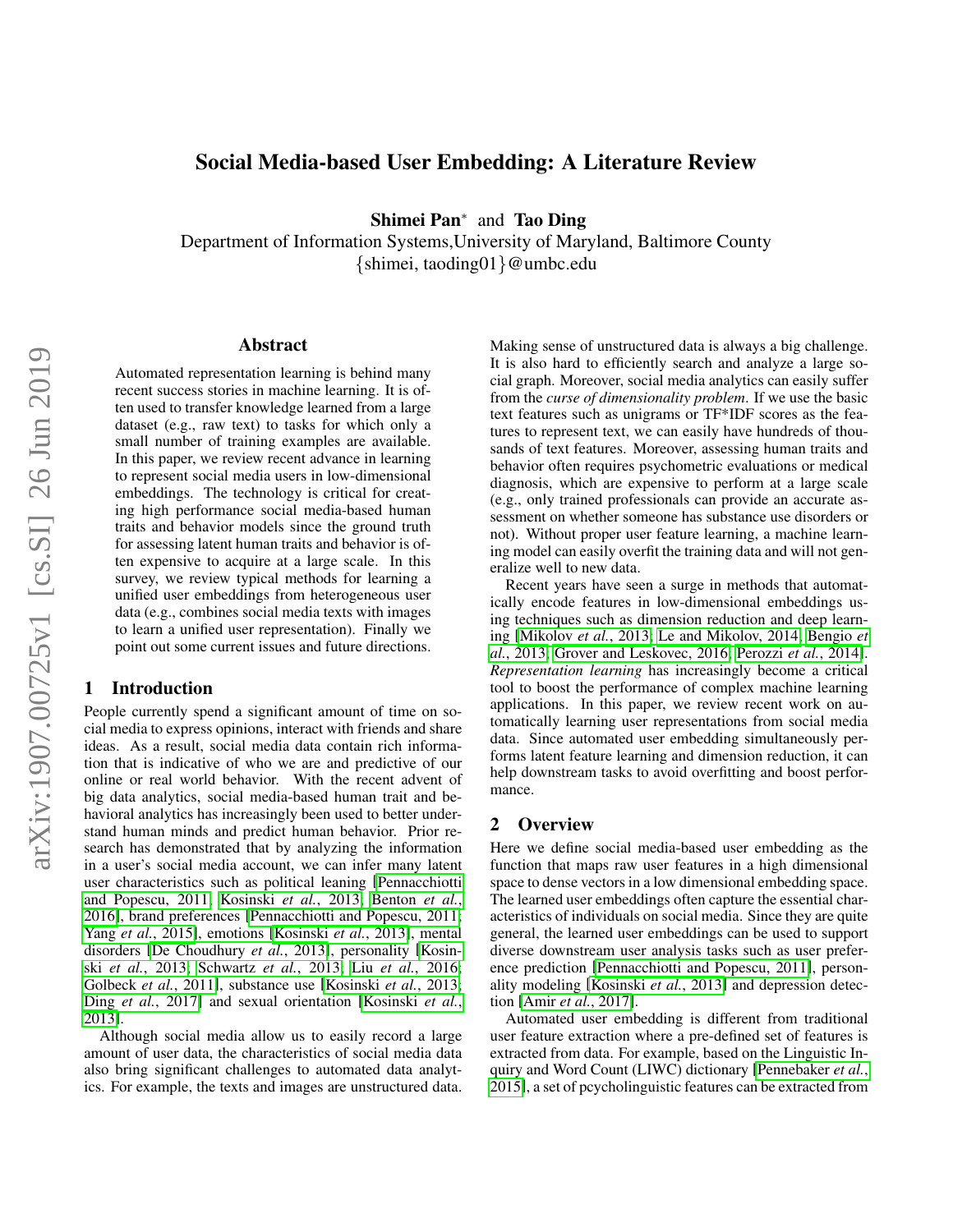text. Similarly, a set of egocentric network features such as degree, size and betweenness centrality can be extracted from one's social network. The main difference between user embedding and traditional user feature extraction is that in user embedding, the user features are not pre-defined. They are latent features automatically learned from data.

Figure [1](#page-2-0) shows the typical architecture of a system that employs automated user embedding for personal traits and behavior analysis. One or more types of user data are first extracted from a social media account. For each type of user data such as text or image, a set of latent user features is learned automatically via *single-view user embedding* (e.g., text-based user embedding and image-based user embedding). The embeddings learned from different types of user data (e.g., text embeddings and image embeddings) are combined to form a single unified user representation via *multi-view user embedding*. The output of multi-view user embedding is then used in subsequent applications to predict human traits and behavior.

Given the page limit, we define the scope of this survey quite narrowly to include only embedding methods published within the last 10 years that have been used to learn user representations from social media data. Although very relevant, We exclude embedding methods that do not learn a representation of social media users. For example, we exclude the papers on learning word embeddings from social media data [Zeng *et al.*[, 2018\]](#page-7-16). Table [1](#page-3-0) lists the papers included in our survey. We summarize each paper along six dimensions: Data Type, Single-view Embedding Method, Auxiliary Training Task, Multi-view Embedding Method, Target Task and Supervised Tuning.

Among them, *Data Type* is used to indicate the types of social media data used in each study. Here, *text* refers to user-generated text data (e.g., tweets or status update on Facebook); *like* refers to things/people a social media user likes such as books, celebrities, music, movies, TV shows, photos and products; *user profile* includes demographic information (gender, age, occupation, relationship status etc.) and aggregated statistics (the number of friends, followers, followings etc.); *image* includes the profile and background photos as well as the images shared on social media; *social network* refers to social connections between different user accounts such as the friendship network on Facebook and the follower/retweet network on Twitter.

We also list the main methods used in *Single-view* and *Multi-view user embedding*. They typically employ unsupervised or self-supervised learning to automatically uncover the latent structures/relations in the raw data. To employ selfsupervised user embedding, frequently an *Auxiliary Training Task* is employed for which the system can easily construct a large number of training examples. We will explain the details of these methods later. *Target task* describes the downstream applications that make use of the learned embeddings. We also indicate whether the learned embeddings are further tuned/adjusted so that they are optimized for the target tasks.

In the following, We first present the typical Single-view User Embedding methods. Then we summarize the methods that combine multiple types of user information together to form a unified user representation.

<span id="page-2-0"></span>

Figure 1: A Typical System Architecture

# 3 Single-View User Embedding

Since most papers in table [1](#page-3-0) learn user embedding from text, we focus on text-based user embeddings. We will also discuss the typical methods used in learning user embeddings from social networks. Finally, we briefly describe how to learn user embeddings from other types of social media data such as likes and images.

#### 3.1 Text-based User Embedding

The goal of text-based user embedding is to map a sequence of social media posts by the same user into a vector representation which captures the essential content and linguistic style expressed in the text. Here, we focus on methods that do not require any human annotations such as traditional unsupervised dimension reduction methods (e.g., *Latent Dirichlet Allocation* and *Single Value Decomposition*) or the more recent neural network-based prediction methods.

#### Latent Dirichlet Allocation (LDA)

LDA is a generative graphical model that allows sets of observations to be explained by unobserved latent groups. In natural language processing, LDA is frequently used to learn a set of topics (latent themes) from a large number of documents. Several methods can be used to derive a user representation based on LDA results:(1)User-LDA which treats all the posts from each user as a single document and trains an LDA model to drive the topic distribution for this document. The per-document topic distribution is then used as the representation for this user. (2) Post-LDA which treats each post as a separate document and trains an LDA model to derive a topic distribution for each post. All the per-post topic distribution vectors by the same user are aggregated (e.g., by averaging them) to derive the representation of each user. According to [Ding *et al.*[, 2017\]](#page-7-8), Post-LDA often learns better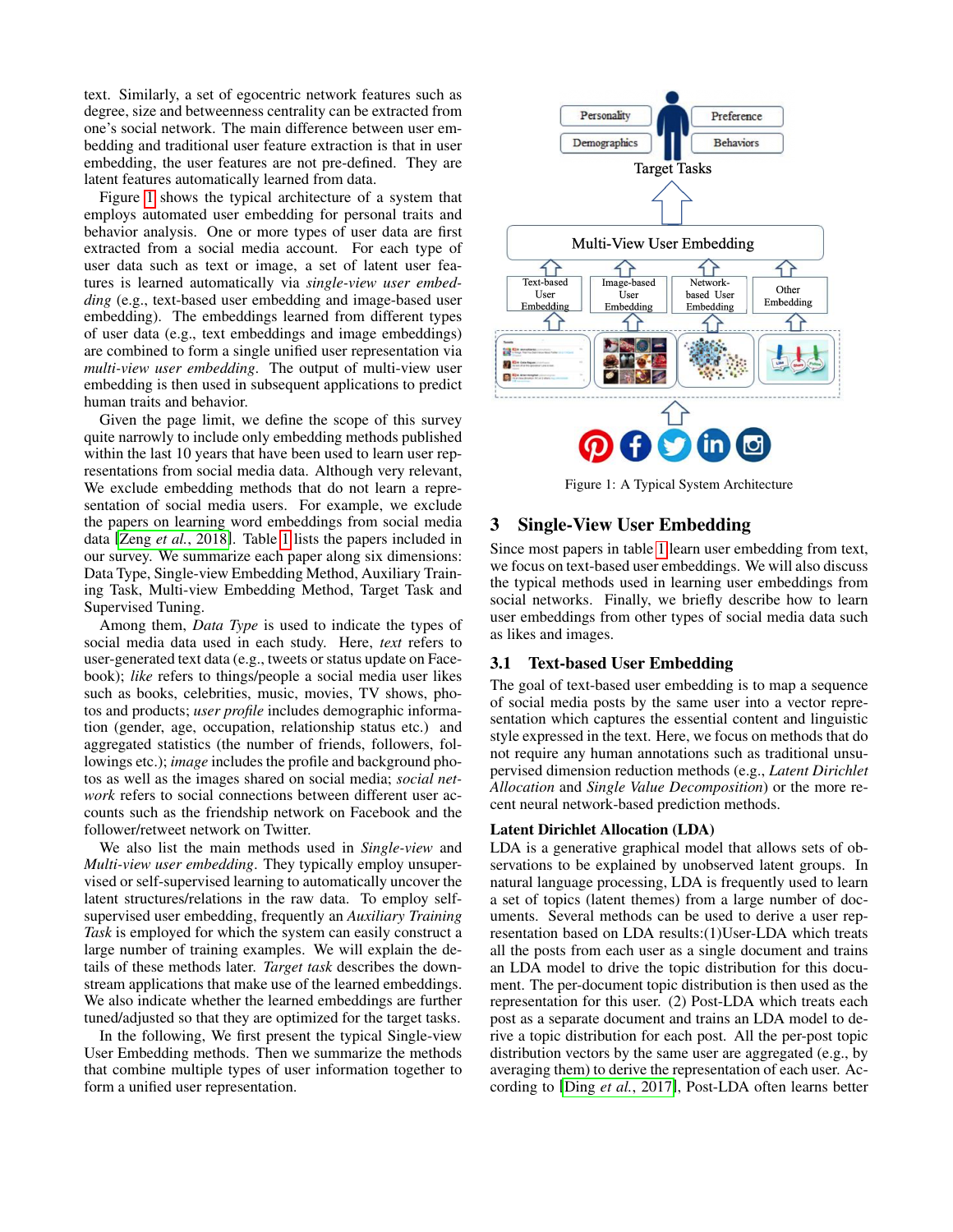<span id="page-3-0"></span>

| Paper                                       | Data Type                       | Single-view<br>embedding<br><b>Method</b> | <b>Auxiliary</b><br><b>Training Task</b> | <b>Multi-view</b><br>embedding<br>Task | <b>Target Task</b>                                              | Target-<br>task<br><b>Tuning</b> |
|---------------------------------------------|---------------------------------|-------------------------------------------|------------------------------------------|----------------------------------------|-----------------------------------------------------------------|----------------------------------|
| [Pennacchiotti and<br>Popescu, 2011]        | text, user<br>profile           | <b>LDA</b>                                | NA                                       | concatenation                          | political learning                                              | N <sub>o</sub>                   |
|                                             |                                 |                                           |                                          |                                        | ethnicity<br>user preference                                    |                                  |
| Kosinski et<br>al.<br>20131                 | like                            | <b>SVD</b>                                | $\overline{\text{NA}}$                   | NA                                     | age, gender, personality                                        | N <sub>0</sub>                   |
|                                             |                                 |                                           |                                          |                                        | relationship<br>substance use<br>religion<br>political learning |                                  |
| Schwartz et al.,<br>2013 <sub>1</sub>       | text                            | LDA                                       | $\overline{\text{NA}}$                   | NA                                     | age, gender<br>personality                                      | $\overline{No}$                  |
| Gao et al., 2014]                           | text                            | <b>SVD</b>                                | NA                                       | NA                                     | attribute                                                       | N <sub>0</sub>                   |
| Perozzi<br>et<br>al.,<br>2014               | network                         | DeepWalk                                  | node prediction                          | $\overline{\text{NA}}$                 | user interests                                                  | $\overline{No}$                  |
| [Preoțiuc-Pietro et<br>al., 2015]           | text,<br>user<br>profile        | <b>SVD</b>                                | NA                                       | concatenation                          | occupation                                                      | $\overline{No}$                  |
|                                             |                                 | Word2Vec                                  | word prediction                          |                                        |                                                                 |                                  |
| [Song <i>et al.</i> , 2015]                 | text                            | <b>LDA</b>                                | $\overline{NA}$                          | NA                                     | interest                                                        | $\overline{No}$                  |
| [Hu et al., 2016]                           | text                            | <b>LDA</b>                                | $\overline{\text{NA}}$                   | NA                                     | occupation                                                      | $\overline{No}$                  |
| [Song et al., 2016]                         | text<br>network<br>user profile | <b>LDA</b>                                | NA                                       |                                        | volunteerism                                                    | Yes                              |
| Benton<br>et<br>al.,<br>2016                | text                            | $\overline{PCA}$                          | $\overline{\text{NA}}$                   | <b>CCA</b>                             | topic engagement                                                | $\overline{No}$                  |
|                                             | network                         | Word2vec<br><b>PCA</b>                    | word prediction<br>NA                    |                                        | friend recommendation<br>age, gender<br>political learning      |                                  |
| <b>Wallace</b><br>et<br>al.<br>20161        | text                            | $\overline{NA}$                           | word prediction                          | NA                                     | sarcasm detection                                               | Yes                              |
| [Ding et al., 2017]                         | text<br>like                    | Doc2vec<br>Doc2vec                        | word prediction<br>like prediction       | $\overline{CCA}$                       | substance use                                                   | $\overline{No}$                  |
| [Preoțiuc-Pietro et<br>al., 2017]           | text                            | Word2vec                                  | word prediction                          | $\overline{\text{NA}}$                 | political learning                                              | $\overline{No}$                  |
|                                             |                                 | <b>LDA</b>                                | <b>NA</b>                                |                                        |                                                                 |                                  |
| [Amir et al., 2017]                         | text                            | Word2vec                                  | word prediction                          | NA                                     | depression                                                      | $\overline{No}$                  |
| <b>Zhang</b><br>et<br><i>al.</i> ,<br>2017] | network                         | $\overline{\text{NA}}$                    | $\overline{\text{NA}}$                   | <b>UPPSNE</b>                          | gender                                                          | $\overline{No}$                  |
|                                             | user profile                    |                                           |                                          |                                        | education                                                       |                                  |
| [Wang et al., 2017]                         | network                         | <b>NMF</b>                                | <b>NA</b>                                | NA                                     | political learning<br>community                                 | <b>NA</b>                        |
| [Ding<br>al.<br>et<br>2018a                 | like                            | <b>SVD, LDA</b>                           | $\overline{\text{NA}}$                   | NA                                     | delay discounting                                               | $\overline{No}$                  |
| [Liao <i>et al.</i> , 2018]                 | network, user NA                | Doc2vec                                   | NA                                       | <b>SNE</b>                             | group classification                                            | No                               |
| [Zhang<br>et<br>al.,                        | profile<br>image                | VGGNet                                    | $\overline{\text{NA}}$                   | NA                                     | user image popularity                                           | Yes                              |
| 2018a]                                      | text                            | <b>LSTM</b>                               | NA                                       |                                        |                                                                 |                                  |
| Ribeiro<br>al.,<br>et<br>2018               | text                            | GloVe                                     | NA                                       | GraphSage                              | hateful user                                                    | N <sub>o</sub>                   |
|                                             | network                         |                                           |                                          |                                        |                                                                 |                                  |
| [Zhang]<br>et<br>al.,<br>2018b]             | network                         | <b>NA</b>                                 | <b>NA</b>                                | <b>ANRL</b>                            | group classification                                            | N <sub>0</sub>                   |
|                                             | user profile                    |                                           |                                          |                                        |                                                                 |                                  |
| [Do et al., 2018]                           | text<br>network<br>timestamp    | Doc2vec<br>Node2Vec                       | word prediction<br>node prediction<br>NA | concatenation                          | location                                                        | Yes                              |

Table 1: Summary of User Embedding Methods

user representations than User-LDA in downstream applications. This may be due to the fact that social media posts are often short and thus each post may only have a single topic,

which makes it easier for LDA to uncover meaningful topics than from one big document containing all the user posts.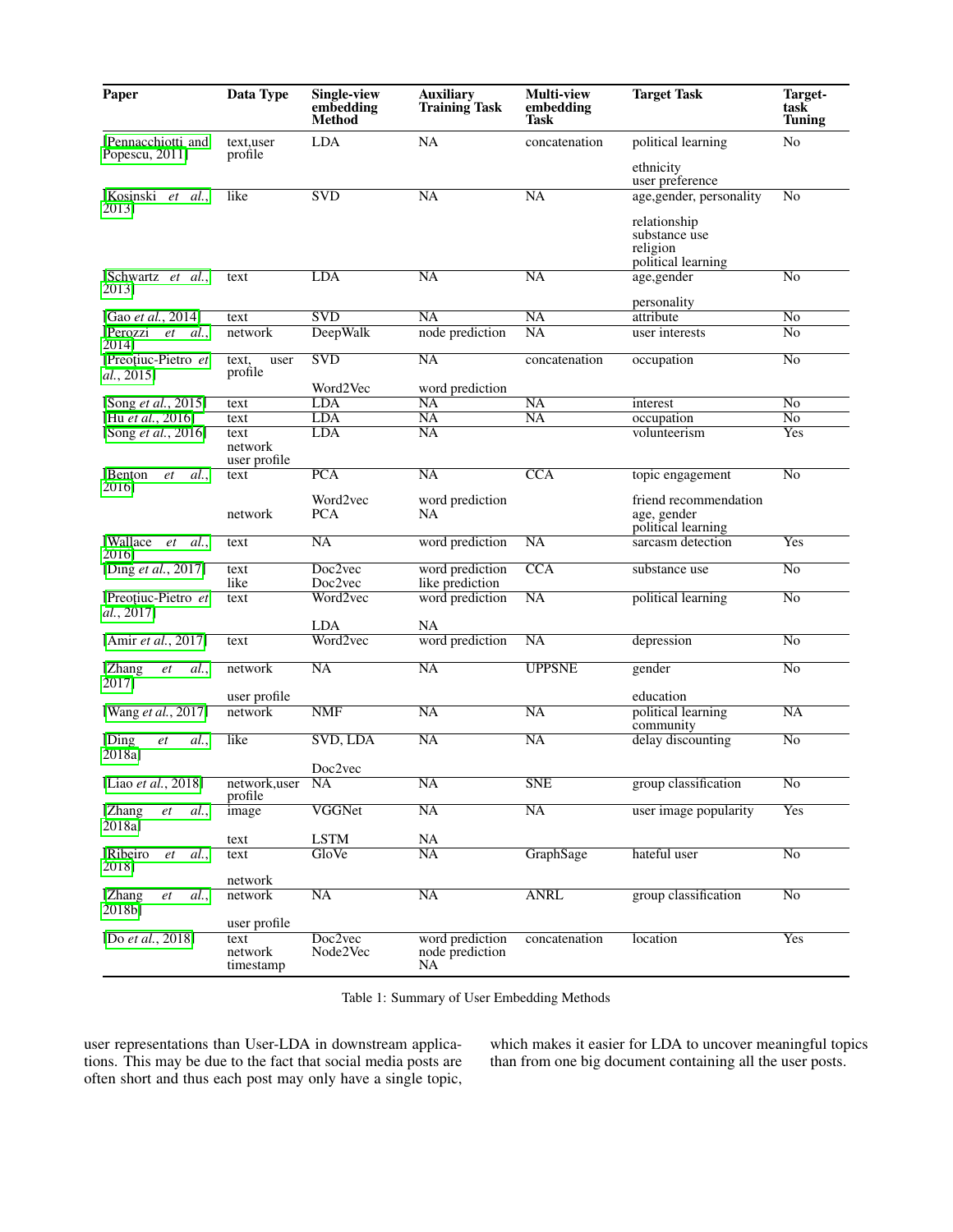#### Matrix Representation

Since we can also use a matrix to represent user-word and word-word co-occurrences, matrix optimization techniques are often used in learning user embeddings. If we use a sparse matrix to represent the relations between users and words where each row represents a user and each column represents a unique term in the dataset, we can use matrix decomposition techniques such as Singular Value Decomposition (SVD) and Principle Component Analysis (PCA) to yield a set of more manageable and compact matrices that reveal hidden relations and structures in the data (e.g., correlation, orthogonality and sub-space relations).

Recently, there is a surge of new text embedding methods that are designed to capture the semantics of words and documents. Except for GloVe ( Global Vectors for Word Representation), which uses matrix optimization to learn a general representation of words, most text embedding methods employ neural network-based methods. Since neural networkbased methods are supervised learning methods, to learn user embeddings, we often need an auxiliary training task for which a large number of training examples can be automatically constructed from raw social media data. We called these methods *self-supervised machine learning*.

#### Word Embedding

Word2Vec is a popular neural network-based method designed to learn dense vector representations for individual words. The intuition behind the model is the Distributional Hypothesis, which states words that appear in the same context have similar meanings. There are two models for training a representation of word: Continuous Bag of Word (CBOW) and Skip Gram (SG) model. CBOW predicts a target word from one or more context words, while SG predicts one or more context words from a target word. Thus, predicting words in the neighborhood is the auxiliary task used to train word embeddings. The models are frequently trained using either a hierarchical softmax function (HS) or negative sampling (NS) for efficiency. To learn user embeddings from social media posts, the word2vec model is first applied to learn a vector representation for each word. Then a simple average of all the word vectors by the same user is used to represent a user [\[Benton](#page-7-2) *et al.*, 2016; Ding *et al.*[, 2017\]](#page-7-8).

GloVe is an unsupervised learning algorithm designed to learn vector representations of words based on aggregated global word-word co-occurrence statistics from a text corpus. GloVe employs a global log bi-linear regression model that combines the advantages of global matrix factorization with that of local context window-based methods. GloVe has been used in [Ding *et al.*[, 2017\]](#page-7-8) to learn a dense vector for each word. To summarize all the words authored by a user, we can use a vector aggregation function such as *average* to combine the vectors of all the words in a user's posts.

#### Document Embedding

Doc2Vec is an extension of Word2Vec, which produces a dense low dimensional feature vector for a document. There are two Doc2Vec models: Distributed Memory (DM) and Distributed Bag-of-Words (DBOW). Given a sequence of tokens in a document, DM can simultaneously learn a vector representation for each individual word token and a vector for the entire document. In DM, each sequence of words (e.g. a document) is mapped to a sequence vector (e.g., document vector) and each word is mapped to a unique word vector. The document vector and one or more word vectors are aggregated to predict a target word in the context. DBOW learns a global vector to predict tokens randomly sampled from a document. Unlike DM, DBOW only learns a vector for the entire document. It does not use a local context window since the words for prediction are randomly sampled from the entire document.

There are two typical methods for learning a user embedding from doc2vec results: (1) User-D2V which combines all the posts by the same user in one document and trains a document vector to represent the user. (2) Post-D2V which treats each post as a document and train a doc2vec model to learn a vector for each post. To derive a user embedding, all the post vectors from the same person can be aggregated using "average".

#### Recurrent Neural Networks (RNN).

The text embedding methods described above ignore the temporal order of the words in a post and of the posts in a user account. Since the order of text contains important information, to capture the sequential relations between words and posts, Recurrent Neural Network (RNN) models such as *Long Short-Term Memory (LSTM)* can be used [\[Zhang](#page-7-28) *et al.*, [2018a\]](#page-7-28). The input to an LSTM is a sequence of word embeddings and the output of an LSTM is a sequence of hidden states, which are the input to downstream applications. Similar to word2vec, a language model-based auxiliary task is used to train a LSTM model on raw texts.

Among all the text embedding methods we discussed, some employ prediction-based technologies (e.g., Word2Vec, Doc2Vec and LSTM), others use count-based methods (e.g., PCA, SVD, LDA and GloVe). There are some empirical evidence indicating that prediction-based methods may have some advantage over count-based methods in feature learning [Baroni *et al.*[, 2014\]](#page-7-32). Among all the text embedding methods we discussed, only LDA generates embeddings that are somewhat interpretable.

#### 3.2 Social Network-based User Embedding

The objective of social network-based user embedding is to map very large social networks into low-dimensional embeddings that preserve local and global topological similarity. These methods focus primarily on learning a user representation that captures essential social structures and relations of a user. The three most widely used network embedding methods are *DeepWalk* [\[Perozzi](#page-7-13) *et al.*, 2014], *Node2vec [\[Grover](#page-7-12) [and Leskovec, 2016\]](#page-7-12)* and Matrix Factorization.

*DeepWalk* learns latent representations of vertices in a network from truncated random walks. It first generates short random walks. Each random walk  $S = v_1, v_2, ..., v_l$  is treated as a sequence of words in a sentence. DeepWalk then employs the SkipGram model (SG) in word2vec to learn the latent representation of a vertex. The learned embeddings can be used in many applications such as predicting user interests and anomaly detection [\[Perozzi](#page-7-13) *et al.*, 2014].

*Node2Vec* is a modification of DeepWalk which employs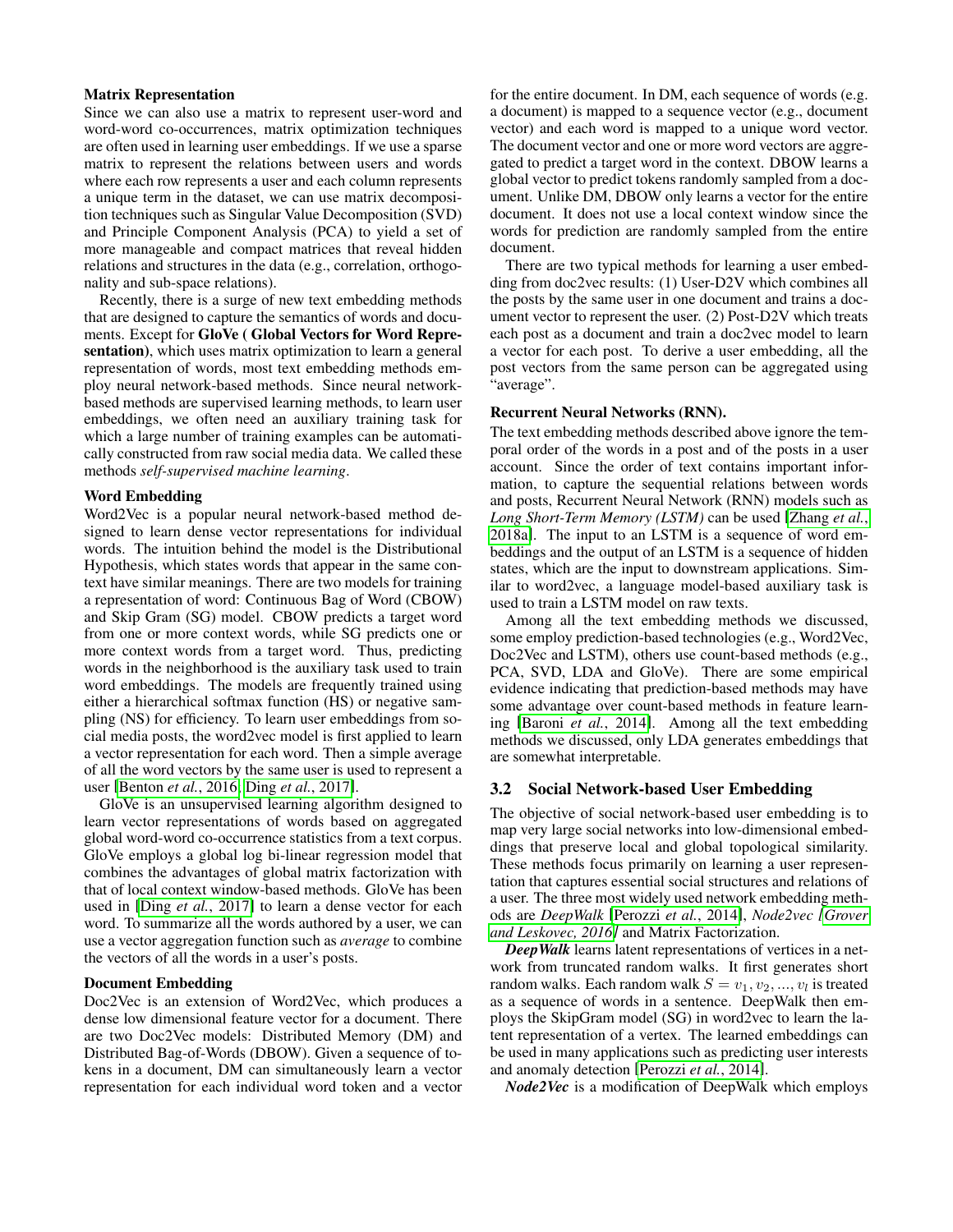a biased random walk to interpolate between Breadth-first Sampling (BFS) and Depth-first Sampling (DFS). With biased random walks, Node2vec can better preserve both the second-order and high-order proximity [\[Grover and](#page-7-12) [Leskovec, 2016\]](#page-7-12). Given the set of neighboring vertices generated by a biased random walk, Node2Vec learns the vertex representation using the SkipGram model (SG). The learned embedding has been used to characterize a Twitter user's social network structure [Do *et al.*[, 2018\]](#page-7-31) and predict user interests [\[Grover and Leskovec, 2016\]](#page-7-12).

*Non-Negative Matrix Factorization (NMF)* is a matrix decomposition method with the additional constraint that all the entries in all the matrices have only positive values. The connections between network vertices are represented in an adjacency matrix. Non-negative matrix factorization is used to obtain a low-dimensional embedding of the original matrix. NMF was used in [Wang *et al.*[, 2017\]](#page-7-25) to learn a network-based user embedding that preserves both the firstand second-order proximity.

### 3.3 Other Single-View User Embedding Methods

In addition to texts and social networks, it is also possible to learn user embeddings from other types of social media data such as likes and images. For example, *User Like Embedding* was used in [\[Kosinski](#page-7-1) *et al.*, 2013; Ding *et al.*[, 2018a\]](#page-7-26) for personality and delay discounting prediction. Many textbased user embedding methods are also applicable here. For example, SVD was used in [\[Kosinski](#page-7-1) *et al.*, 2013]; LDA, GloVe, Word2Vec, Doc2vec were used in [Ding *et al.*[, 2017;](#page-7-8) Ding *et al.*[, 2018a\]](#page-7-26). In addition, *AutoEncoder (AE)* can be used in learning like embeddings. AE is a neural networkbased feature learning method [\[Hinton and Salakhutdinov,](#page-7-33) [2006\]](#page-7-33). It learns an identity function so that the output is as close to the input as possible. Although an identity function seems a trivial function to learn, by placing additional constraints (e.g,, to make the number of neurons in the hidden layer much smaller than that of the input), we can still force the system to uncover latent structures in the data. Finally, *Image-based User Embedding* can be obtained by extracting low-level latent image features from pre-tained deep neural network models such as VGGNet [\[Simonyan and Zisserman,](#page-7-34) [2014\]](#page-7-34).

# 4 Multi-View User Embedding

To obtain a comprehensive and unified user representation based on all the social media data available, we need to combine user features from different views together. In addition to simply concatenating features extracted from different views, we can also apply machine learning algorithms to systematically fuse them. We categorize these fusion methods into two types: (a) general fusion methods (b) customized fusion methods. General fusion methods can be applied to diverse types of embedding vectors such as text and image embedding or text and like embedding . In contrast, customized fusion methods are specifically designed to combine certain types of user data together. For example, ANRL is a method specifically designed to fuse user attributes and network topology together [Zhang *et al.*[, 2018b\]](#page-7-30).

#### 4.1 General Fusion Methods

First, we introduce two widely used general fusion methods.

*Canonical Correlation Analysis (CCA)* CCA is a statistical method that explores the relationships between two multivariate sets of variables (vectors) [\[Hardoon](#page-7-35) *et al.*, 2004]. Given two feature vectors, CCA tries to find a linear transformation of each feature vector so that they are maximally correlated. CCA has been used in [\[Sharma](#page-7-36) *et al.*, 2012; Ding *et al.*[, 2017\]](#page-7-8) for multi-view fusion.

*Deep Canonical Correlation Analysis (DCCA)* DCCA is a non-linear extension of CCA, aiming to learn highly correlated deep architectures [\[Andrew](#page-7-37) *et al.*, 2013]. The intuition is to find a maximally correlated representation of two feature vectors by passing them through multiple stacked layers of nonlinear transformation. Typically, there are three steps in training DCCA: (1) using a denoising autoencoder to pretrain each single view; (2) computing the gradient of the correlation of top-level representation; (3) tuning parameters using back propagation to optimize the total correlation.

The features learned from multiple views are often more informative than those from a single view. Comparing with single-view user embedding, multi-view embedding achieved significantly better performance in predicting demographics [\[Benton](#page-7-2) *et al.*, 2016], politic leaning [\[Benton](#page-7-2) *et al.*, 2016] and substance use [Ding *et al.*[, 2017\]](#page-7-8).

#### 4.2 Customized Fusion Methods

Several studies in our survey employ algorithms that are specifically designed to combine certain types of data. For example, [Zhang *et al.*[, 2017\]](#page-7-24) proposed a new algorithm called User Profile Preserving Social Network Embedding (UPPSNE), which combines user profiles and social network structures to learn a joint vector representation of a user. Similarly, Attributed Network Representation Learning (ANRL) [Zhang *et al.*[, 2018a\]](#page-7-28) employed a deep neural network to incorporate information from both network structure and node attributes. It learns a single user representation that jointly optimizes AutoEncoder loss, Skip-Gram loss and Neighbour Prediction Loss. [Liao *et al.*[, 2018\]](#page-7-27) proposed a Social Network Embedding framework (SNE), which learns a combined representations for social media users by preserving both structural proximity and attribute proximity. [\[Ribeiro](#page-7-29) *et al.*, 2018] creates embeddings for each node with word embeddings learn from text using GloVe and the activity/network-centrality attributes associated with each user. So far, most of the customized fusion methods are designed to fuse network topology with additional node information (e.g., user profiles).

# 5 Embedding Fine Tuning Using Target Tasks

In many cases, the learned user embeddings are simply used as the input to a target task. It is also possible that the learned user embeddings can be further refined to better support the target tasks with supervised learning. For example, in [\[Miura](#page-7-38) *et al.*[, 2017\]](#page-7-38), the authors propose an attention-based neural network model to predict geo-location. It simultaneously learns text, network and metadata embeddings in supervised fine turning. In [Song *et al.*[, 2016\]](#page-7-21), the authors collected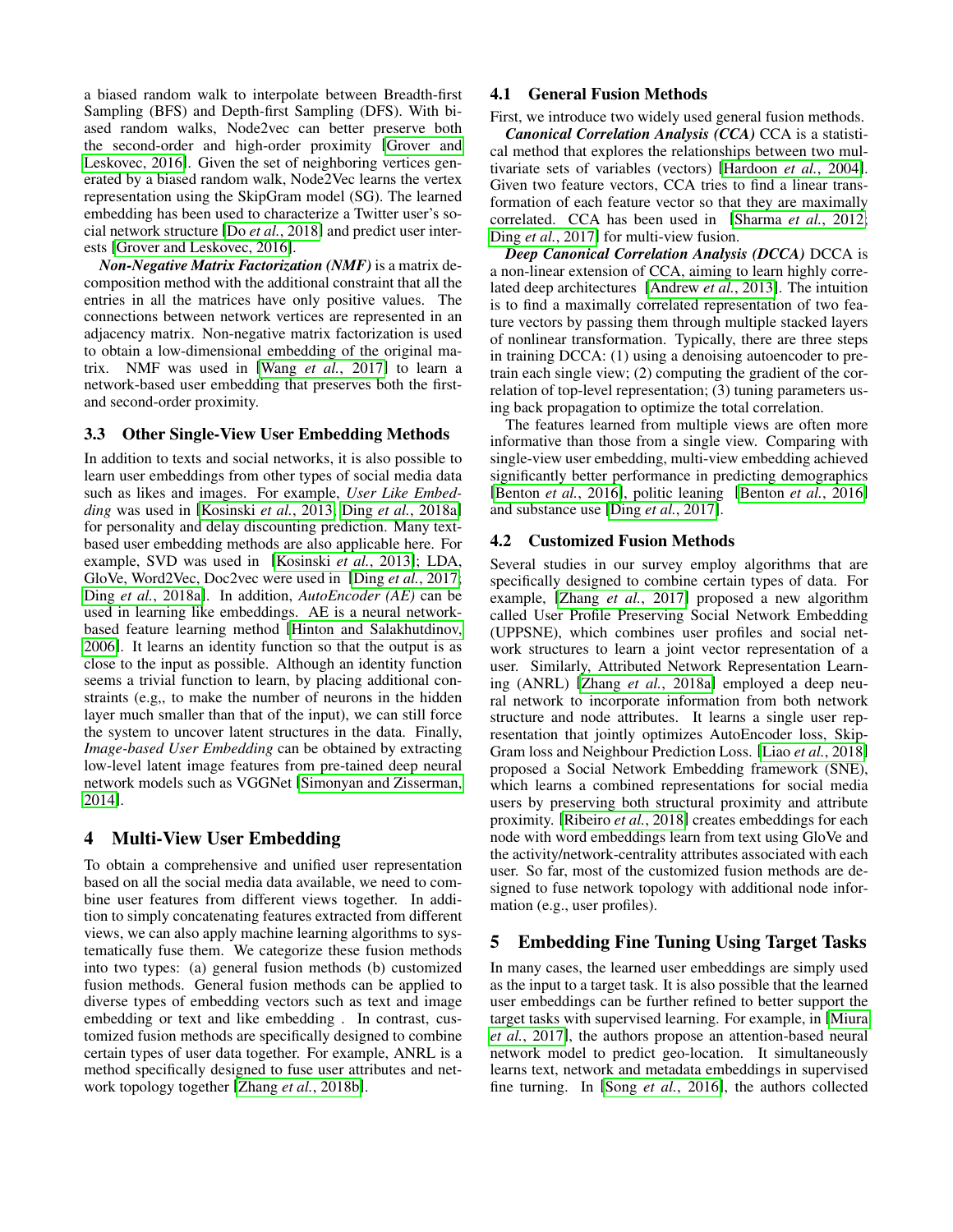multi-view user data from different platforms (e.g., Twitter, Facebook, LinkedIn of the same user) and predicted volunteerism based on user attributes and network features. Then, they combine these two sets of features in supervised fine tuning to enhance the final prediction. [\[Farnadi](#page-7-39) *et al.*, 2018] learned a hybrid user profile which is a shared user representation learned from three data sources. They were combined at decision level to predict multiple user attributes (e.g., age, gender and personality).

# 6 Discussion

Large-scale social media-based user trait and behavior analysis is an emerging multidisciplinary field with the potential to transform human trait and behavior analysis from controlled small scale experiments to large scale studies of natural human behavior in an open environment. Although raw social media data are relatively easy to obtain, it is expensive to acquire the ground truth data at a large scale. The proposed unsupervised/self-supervised user embedding methods can alleviate the "small data" problem by transferring knowledge learned from raw social media data to a new target task. This step is very important for many human trait and behavior analysis applications. According to [\[Benton](#page-7-2) *et al.*, 2016; Preotiuc-Pietro *et al.*, 2015], machine learning models that incorporate unsupervised/self-supervised user embedding significantly outperform the baselines that do not employ use embedding. Based on the survey, we have also identified a few major issues in the current social media analysis research.

# 6.1 Interpretability

Although systems employing user embeddings significantly outperform baselines in terms of prediction accuracy, these systems also suffer from one significant drawback: low interpretability. Since user embedding features are latent features automatically uncovered by the system, it is often difficult for humans to understand the meaning of these features. This may significantly impact our ability to gain insight into these behavioral models. So far, there have not been much work focusing on learning user representations that are both effective and interpretable.

# 6.2 Ethical Issues

Due to the privacy concerns in accessing user data on social media and the sensitive nature of the inferred user characteristics, if not careful, there could be significant privacy consequences and ethical implications. So far, most of the studies in our survey focused primarily on optimizing system performance. There have not been sufficient discussion on ethical concerns when conducting research in this field.

# 7 Future Directions

Each of the main issues we identified above also presents a good opportunity for future work.

# 7.1 Interpretable User Representation Learning

we need more research on learning high-performance user representations that are also interpretable. Some preliminary work has conducted in this area. In [Ding *et al.*[, 2018b\]](#page-7-40), a knowledge distillation framework was proposed to train behavior models that are both highly accurate and interpretable. Developing causal models for both inference and interpretation is another potential new direction.

# 7.2 Ethical Research on Data-driven Behavior Analysis

Ethical issues are complex, multifaceted and resist simple solutions. In addition to privacy concerns in data collection, researchers working on social media-based human trait and behavior analysis also face other ethical challenges including informed consent, traceability and working with children and young people. There is an urgent need for the research community to decide an ethical framework to guide researchers to navigate obstacles, gain trust and still allow them to capture salient behavioral and social phenomena. Recently there is a surge of interests and research on fair data-driven decision making. As a researcher, we also need to be aware of the potential impact of social media analytics on the well-being of individuals and our society.

We have also identified a few possible research directions to improve the state of the art user embedding techniques.

# 7.3 Temporal User Embedding

since most social media data are collected over a long period of time and associated with time stamps, it is an ideal data source for longitudinal data analysis. Also, for many medical and public health applications, analyzing behavioral changes over time is critical to understanding one's decision making process. Although Recurrent Neural Networks such as LSTM can capture some sequential patterns, they totally ignore the time stamp associated with each event. More work on learning user embedding from time is needed.

# 7.4 User Embedding with Multi-task Learning

Since individual traits and behavior are highly correlated, building a prediction model that simultaneous infer multiple correlated traits and behavior should yield better performance than predicting each trait/behavior separately. Most existing studies only predict one user attribute/behavior at a time. More research is needed to jointly train and predict multiple user attributes together for better performance.

# 7.5 Cross-platform Fusion

It is also common for a user to have multiple accounts on different social media platforms. Recently, new technologies have been developed to link different social media accounts of the same user together [Abel *et al.*[, 2013\]](#page-7-41). With this linked data, it is possible to perform novel cross-platform user trait and behavior analysis such as (1) domain bias analysis that focuses on studying the impact of domain or social media platform on user trait and behavior analysis, (2) domain adaptation that addresses how to adjust prediction models trained on one platform (e.g., Twitter) to predict the traits and behavior on another platform (e.g., Facebook). So far, there is some initial work on domain bias analysis and correction [Kilic and [Pan, 2016\]](#page-7-42). More research is needed in order to develop more robust tools for human trait and behavior analysis.